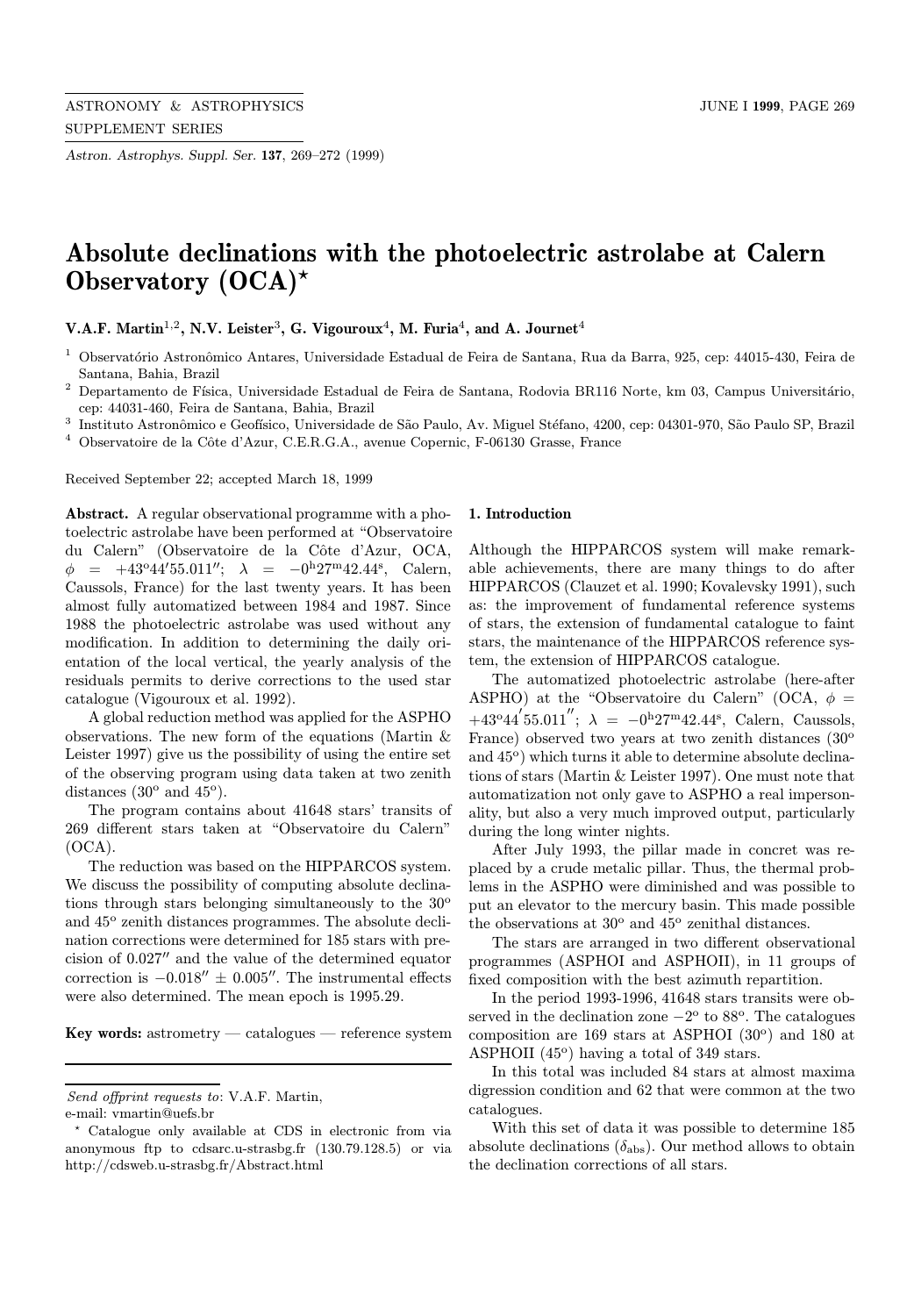In this paper we consider all the programme stars in the global reduction method (Martin et al. 1996; Martin & Leister 1997). We accomplished the global reduction due the small number of common stars in the catalogues observed at two zenith distances.

Despite the fact that the number of stars is small, this method allowed a better evaluation of the observational set. We obtained a better definition of the errors involved in the process and a global definition of the colour and magnitude equations; furthermore we were able to get directly the equator correction  $(\eta)$  and the declination correction  $(\Delta \delta)$ .

#### 2. Observational method

The observational programme  $(30^{\circ}$  or  $45^{\circ})$  was changed every 3 or 4 weeks. All the star groups must be sufficiently observed to make the internal and the external agreements and to have the significative mean residuals.

At Calern Observatory there are near 200 nights of observation per year that allow to obtain more or less 600 groups. In summer this quantity is smaller (2 or 3 groups) but the observational quality is better. The autocolimation is used to position the optical square with precision.

#### 3. Reduction method

We have one conditional equation for each observation:

$$
(O - C)(-\sin Z \cdot \cos \phi) =
$$
  
= 1/15[(UTO – UTC) –  $\Delta L$ ] sin Z . cos  $\phi$ + $\Delta \phi$  . cos Z+R  
- $\Delta \alpha$ . sin Z . cos  $\phi$  –  $\Delta \delta$  . cos S (1)

where: UT0 – UTC,  $\Delta L$  and  $\Delta \phi$  represent the deviations related to the pole motion and the Earth rotation velocity; R is related to the zenith distance correction.

We obtain the residual  $(O - C)$  after the groups reduction for each star passage (east and west).

## 4. Analysis method

A global reduction method was applied for photoelectric astrolabe residuals. The approach is much simpler although more precise than the conventional method. The new form of the equations (Martin et al. 1996; Martin  $&$  Leister 1997) give us the possibility of using the entire set of the observing programme using the different data taken at two zenith distances.

In this method, the data and the unknowns are treated as symmetrically as possible with a determined statistical weighting. The used symmetric form aims to get the mean residuals with statistical independence and uniform variance.

Considering all the star observations  $(i)$  in the involved catalogues  $(i)$ , we can write, for each transit (east and west - E and W), the following equations (Martin  $\&$ Leister 1997):

$$
-R_{i\to}^{j} = -\Delta\alpha_i \mid \sin Z_{i\to}^{j} \mid \cos\phi + \Delta\delta_i \cos S_i^{j} ++\xi^j \mid \sin Z_{i\to}^{j} \mid +\eta^j \cos Z_{i\to}^{j} - \zeta^j
$$
 (2)

$$
-R_{i\text{W}}^j = +\Delta\alpha_i \mid \sin Z_{i\text{W}}^j \mid \cos\phi + \Delta\delta_i \cos S_i^j +
$$
  

$$
-\xi^j \mid \sin Z_{i\text{W}}^j \mid +\eta^j \cos Z_{i\text{W}}^j - \zeta^j , \qquad (3)
$$

where:

 $R<sub>E</sub>$  and  $R<sub>W</sub>$  are the east and west mean residuals in zenith distance after the addition of group corrections for east and west transits of the star (homogenisation of the stellar groups), and  $S$  is the parallactic angle. The constant  $\eta$  can be understood as the difference between the real and observed values of the latitude after the homogenisation of the stellar groups (related with the equator correction); the constant  $\zeta$  is related to the true zenith distance of observation (instrumental effects); Z is the star azimuth from North to East;  $\phi$  the local latitude, and  $\xi$ the constant related to the equinox correction.

Adding the mean residuals  $(R<sub>E</sub>$  and  $R<sub>W</sub>$ ) above, the stellar declination corrections can be computed from astrolabe observations by the formula (Débarbat  $\&$  Guinot 1970):

$$
\Delta \delta_i = -[(R_{\rm E} + R_{\rm W})]^j_i / (2 \cos S^j_i) - \eta^j \cos Z^j_i / \cos S^j_i +
$$
  
 
$$
+ \zeta^j / \cos S^j_i , \qquad (4)
$$

From Eq. (3), we can write:

$$
[(RE + RW)/2]ij = -\Delta \delta_i \cos S_i^j - \eta^j \cos Z_i^j + \zeta^j.
$$
 (5)

Considering all of the star observations with double passage  $(E/W)$ , and the colour index and magnitude function  $C(I_i, m_i)$ <sup>1</sup>, we get the average of the mean residuals  $(\rho_i^j)$ :

$$
\rho_i^j = -\Delta \delta_i \cos S_i^j + (B_1 m_i + B_2 m_i^2 + A_1 I_i
$$
  
 
$$
+\Delta z)^j - \eta^j \cos Z_i^j , \qquad (6)
$$

where:

 $\rho = (R_{\rm E} + R_{\rm W})/2$ ;  $B_1, B_2, A_1$  are the magnitude and colour index coefficients;  $m_i$  is the visual apparent magnitude of the star;  $I_i$  is the visual colour index  $(B - V)$  of the star and  $\Delta z$  is the zenith distance correction.

The possibility of computing absolute declinations rests on the determination of  $\eta$ .

This equation can be applied to all stars even to transit stars with only one zenith distance to get systematic differences  $\Delta\delta$ , which is not possible with the classical methods. For the stars which are at maximum digression condition

<sup>1</sup> Polynomial function: second degree to magnitude and first degree to colour index - (Boczko 1989; Martin & Clauzet 1990; Martin et al. 1996; Martin 1998).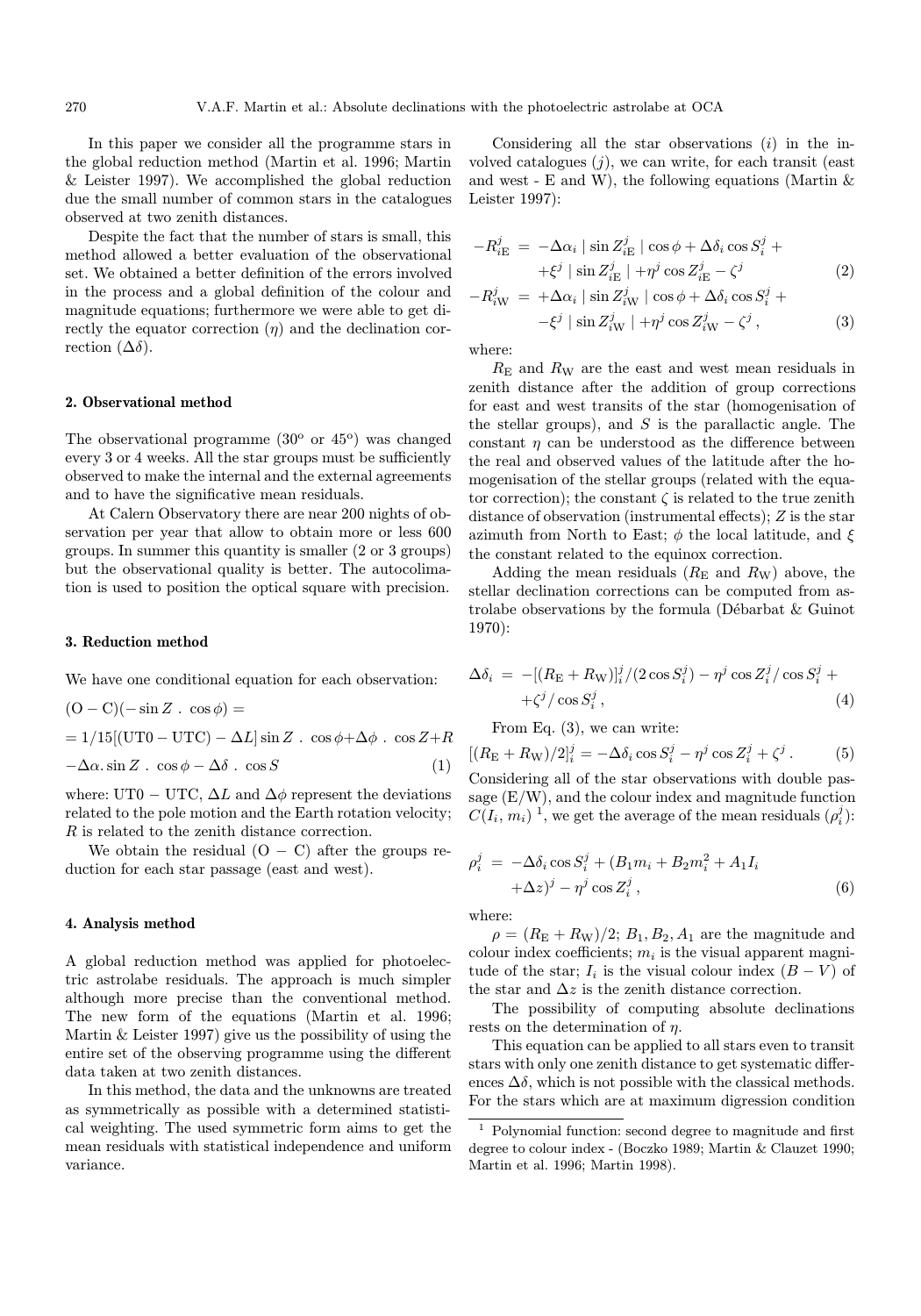Table 1. Colour and magnitude coefficients - (global reduction)

|                                                     |                                                                                      | catalogues                                                                           |
|-----------------------------------------------------|--------------------------------------------------------------------------------------|--------------------------------------------------------------------------------------|
|                                                     | ASPHO1                                                                               | ASPHO <sub>2</sub>                                                                   |
| $B_1('')$<br>$B_2('')$<br>$A_1('')$<br>$\Delta z''$ | $-0.007 \pm 0.011$<br>$+0.015 \pm 0.025$<br>$-0.001 \pm 0.012$<br>$-0.009 \pm 0.003$ | $-0.016 \pm 0.011$<br>$+0.025 \pm 0.029$<br>$+0.009 \pm 0.010$<br>$-0.007 \pm 0.009$ |

the coefficients of  $\cos S$  in the matrix vanishes, and these stars do not contribute to the  $\Delta\delta$  determinations.

However, the system has a singularity, which is removed by the condition:

 $\eta_{\rm ABPHO1} = \eta_{\rm ABPHO2} = \eta$ .

## 5. Results

We used 269 different stars belonging to ASPHO1 and ASPHO2 catalogues obtained at OCA. Our goal is to determine 185 declination corrections  $(\Delta \delta)$  taking into account that 84 stars were in the near maxima digression condition.

An analysis of the individual values of  $\Delta\delta$  as obtained from global reduction as well as the extension to the noncommon stars, was made and the results are based on HIPPARCOS system.

The  $\Delta\delta$  are obtained as the addition of the east and west mean residuals that means they may contain instrumental effects such as magnitude and colour equations. In Table 1 we have the magnitude and colour index coefficients (instrumental effects) obtained by the global reduction.

Based on Table 1 we can conclude that the colourmagnitude effects in the photoelectric astrolabe (ASPHO) are very small confirming the quality of the results.

These results are comparable with the best results presented in the literature. The general standard deviation obtained by the global reduction is  $0.027''$  and the value of  $\eta$  is  $-0.018'' \pm 0.005''$ .

It is interesting to note that the magnitudes analysed here are not bigger than 8.0. Thus, we can only say that there is not any colour-magnitude effect in this term. It is possible that it is not true to magnitudes bigger than 8.0. There is a project to transform the detection from photoelectric to CCD form.

The obtained equator correction is small confirming that the equator used in the FK5 system in the observed zone as well as that these values are compatible with the dynamical values for the equator correction taking with others techniques (Leister 1989) as showed in Fig. 1.

The comparison of our results with the dynamical ones confirms the astrolabe as a potential instrument for ground-based astrometry.



Fig. 1. Equator corrections (Martin & Leister 1997, modified)

Thus, the photoelectric astrolabe can be a very important instrument for the definition of the fundamental reference equator. The results confirm also the position adopted by Fricke (1982) in order to maintain the equator of the FK4 system in the FK5 system.

The  $\Delta\delta$  and  $\sigma_{\Delta\delta}$  are shown in Figs. 2a,b. The  $\Delta\delta$  distribution has mean  $-0.010''$  and standard deviation  $0.003''$ and the  $\sigma_{\Delta\delta}$  distribution has mean 0.049" and standard deviation  $0.003''$ . The dotted line represents the Gaussian fitting.

#### 6. Discussion

It must be pointed out that, in our case, we estimated the equator correction and  $\Delta\delta$  corrections for the declination zone (mostly north hemisphere) of the ASPHO observations  $(-2^{\circ} \leq \delta \leq 88^{\circ}).$ 

In a near future we will reduce all the data taking into account the IERS system utilizing the  $\Delta \phi$  and  $\Delta t$  given by the IERS and the  $\Delta R$  given by the group observations. We expect to obtain results not so different from these ones but with a better precision.

#### 7. Conclusions

In spite of the small number of common stars in ASPHO1 and ASPHO2 catalogues, the results confirm the opportunity and validity of the global reduction to compute absolute declinations. The comparison of our results with dynamical ones confirms the astrolabe as a potential instrument for this class of observations.

Since February 1998, the photoelectric astrolabe from Calern Observatory (France) is at Antares Astronomical